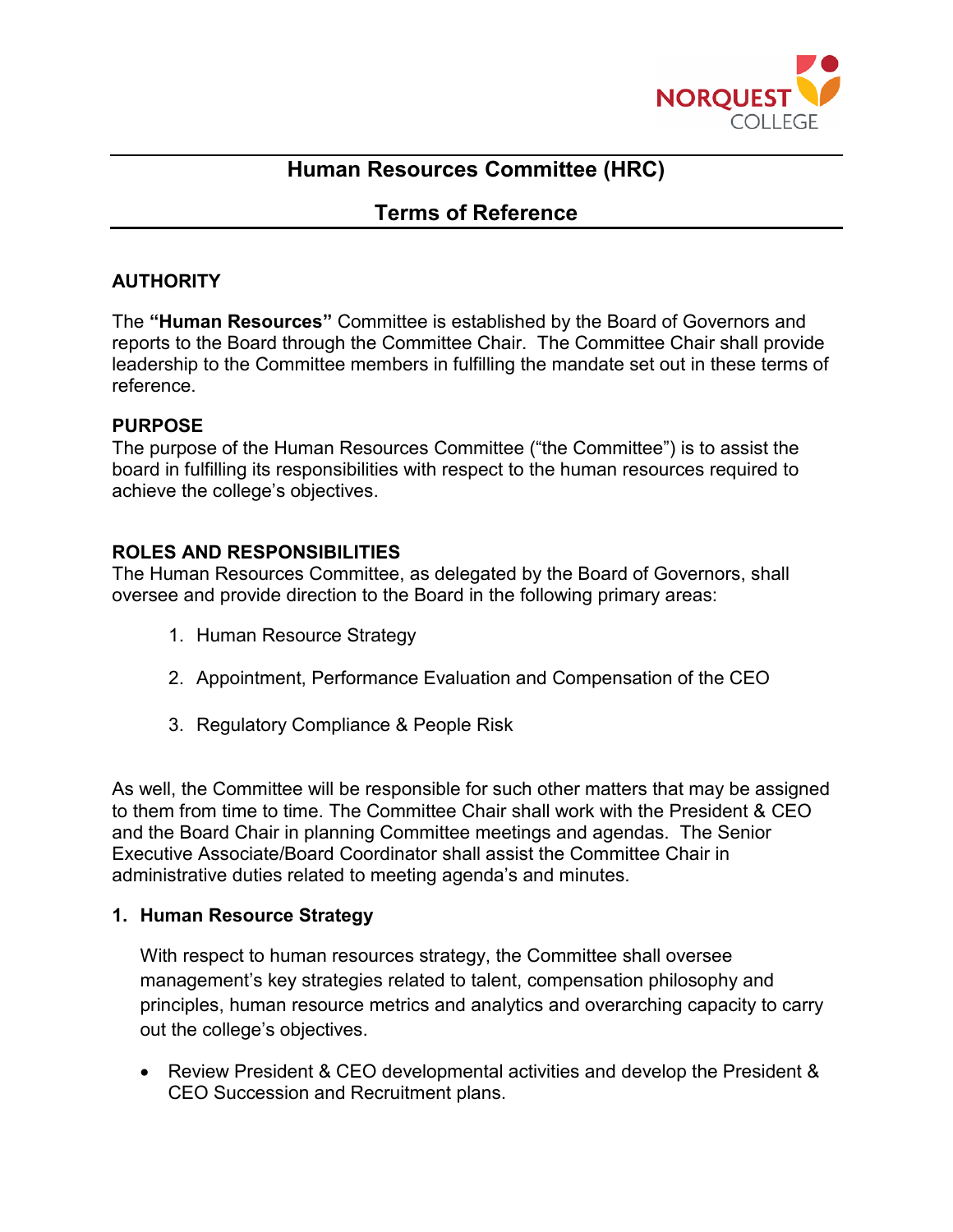## **2. Appointment, Performance Evaluation and Compensation of the CEO**

#### President & CEO Contract (Terms and Conditions of Employment)

- In conjunction with the President & CEO, annually review the roles and responsibilities of the President & CEO.
- Annually review President & CEO employment contract terms and conditions.

#### President & CEO Performance Agreement

With support from the Executive, and/or outside consultants as required, the Committee shall:

- Annually, following the annual board retreat, develop, on behalf of the Board, the President & CEO Performance Agreement.
- Monitor strategic and market changes during the year that may require adjustments to plans and priorities which may need to be reflected in the President & CEO Performance Agreement, or the evaluation criteria.

#### President & CEO Evaluation Guide

• Annually update the President & CEO Evaluation Guide to reflect the priorities, weighting and methods by which the performance of the President & CEO will be evaluated.

#### Mid-Year and Year-End President & CEO Evaluation

• Manage the process for the mid-year and annual performance evaluation of the President & CEO.

#### **3. Regulatory Compliance & People Risk**

#### Occupational Health & Safety (OH&S) Monitoring

• Monitor the College's health and safety performance regarding the College's health and safety programs.

#### Labour Relations

• Monitor and provide direction regarding the college's labour relations situation, and review collective bargaining approaches and major issues.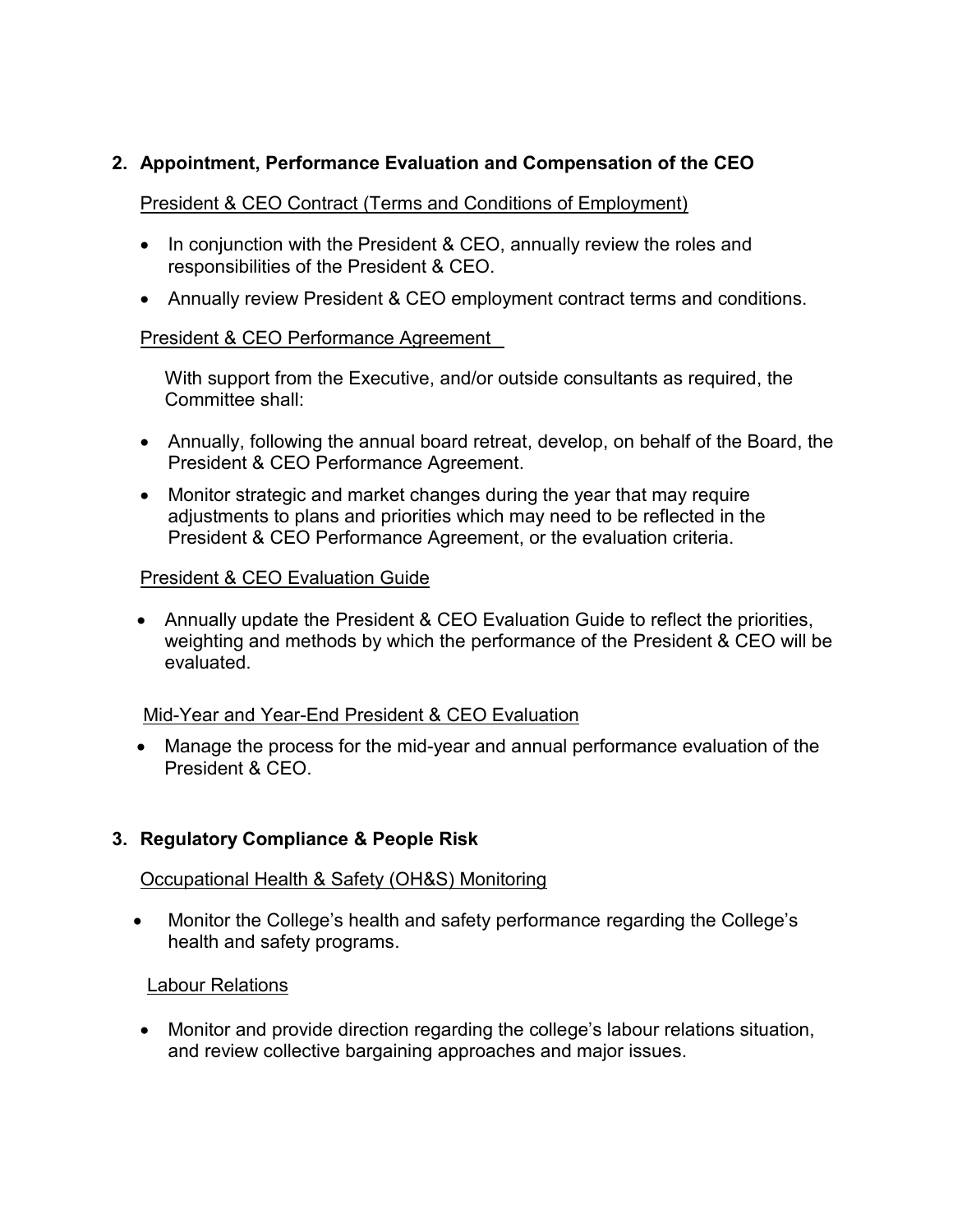#### **MEMBERSHIP**

The Committee shall be composed of:

- Chair, Board of Governors
- Vice Chair, Board of Governors
- Chair, Governance Committee
- Chair, Finance and Audit Committee

The Vice Chair, Board of Governors shall serve as Committee Chair. In the event that the Vice Chair, Board of Governors is also Chair of the Governance or Finance and Audit Committee then the Human Resources Committee will consist of three members.

The President and CEO shall serve as a non-voting ex-officio member of the committee and will not count in quorum.

The Committee composition and terms of reference shall be revisited every two (2) years.

These terms of reference may be amended as required, subject to approval by the Board.

#### **ROLES AND RESPONSIBILITIES**

- As per Bylaw 7.10.4, the committee chair shall report to the Board on a regular basis.
- The Vice President, People & Culture and the Board Coordinator will be resources to the Committee.
- As per BP No.5 We Delegate Authority to the President: "we delegate our authority and assign responsibility to the College's President to carry out the College's plans and programs on our behalf."
- The Board of Governors values a participatory relationship with the President & CEO and also respects independency where perceived or real conflict of interest may exist.

| <b>ROLES AND RESPONSIBLITIES</b>                                | <b>FREQUENCY</b> | <b>HUMAN RESOURCES</b> | <b>BOARD</b> |                            |                 |  |
|-----------------------------------------------------------------|------------------|------------------------|--------------|----------------------------|-----------------|--|
|                                                                 |                  | <b>REVIEWS</b>         |              | <b>APPROVES RECOMMENDS</b> | <b>APPROVES</b> |  |
| <b>HUMAN RESOURCES STRATEGY</b>                                 |                  |                        |              |                            |                 |  |
| 1. College human resources strategy and philosophy              | Annually         |                        |              |                            |                 |  |
| APPOINTMENT, PERFORMANCE EVALUATION AND COMPENSATION TO THE CEO |                  |                        |              |                            |                 |  |
| 2. CEO Roles and Responsibilities                               | Annually         | $\checkmark$           |              | ✓                          |                 |  |
| 3. CEO Contract Terms and Conditions                            | Annually         | $\checkmark$           |              |                            |                 |  |
| 4. CEO compensation annual review                               | Annually         | $\checkmark$           |              |                            |                 |  |
| 5. CEO development plan                                         | Annually         | $\checkmark$           | ✓            |                            |                 |  |